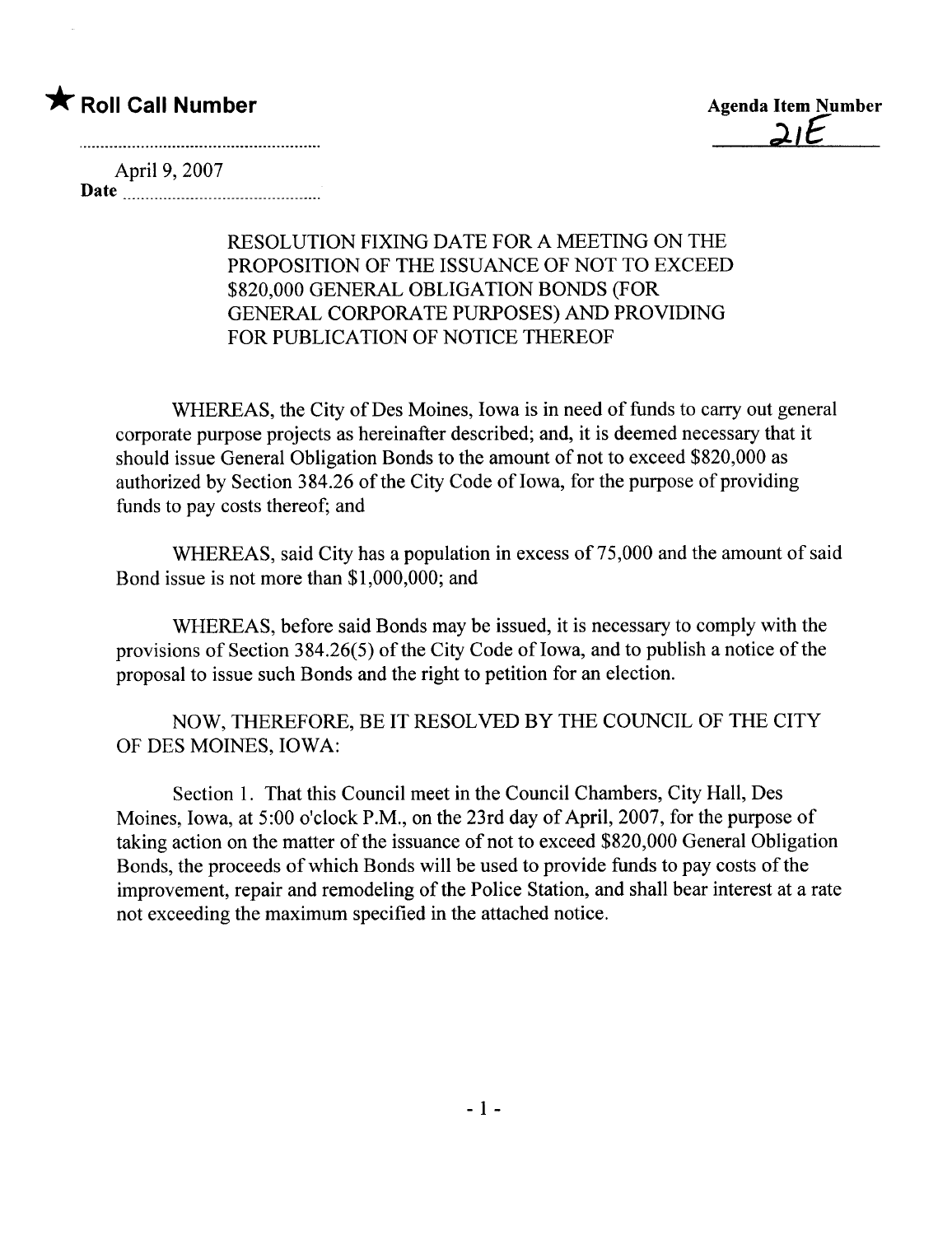# \* Roll Call Number Agenda Item Number

 $2J$  $\epsilon$ 

April 9, 2007 Date  $\frac{1}{2}$  Date  $\frac{1}{2}$ 

 $\mathcal{A}$ 

Section 2. That the Clerk is hereby directed to cause at least one publication to be made of a notice of said meeting in a legal newspaper, printed wholly in the English language, published at least once weekly, and having general circulation in said City, said publication to be not less than ten clear days before the date of said public meeting on the issuance of said Bonds.

Section 3. The notice of the proposed action to issue said Bonds shall be in substantially the following form: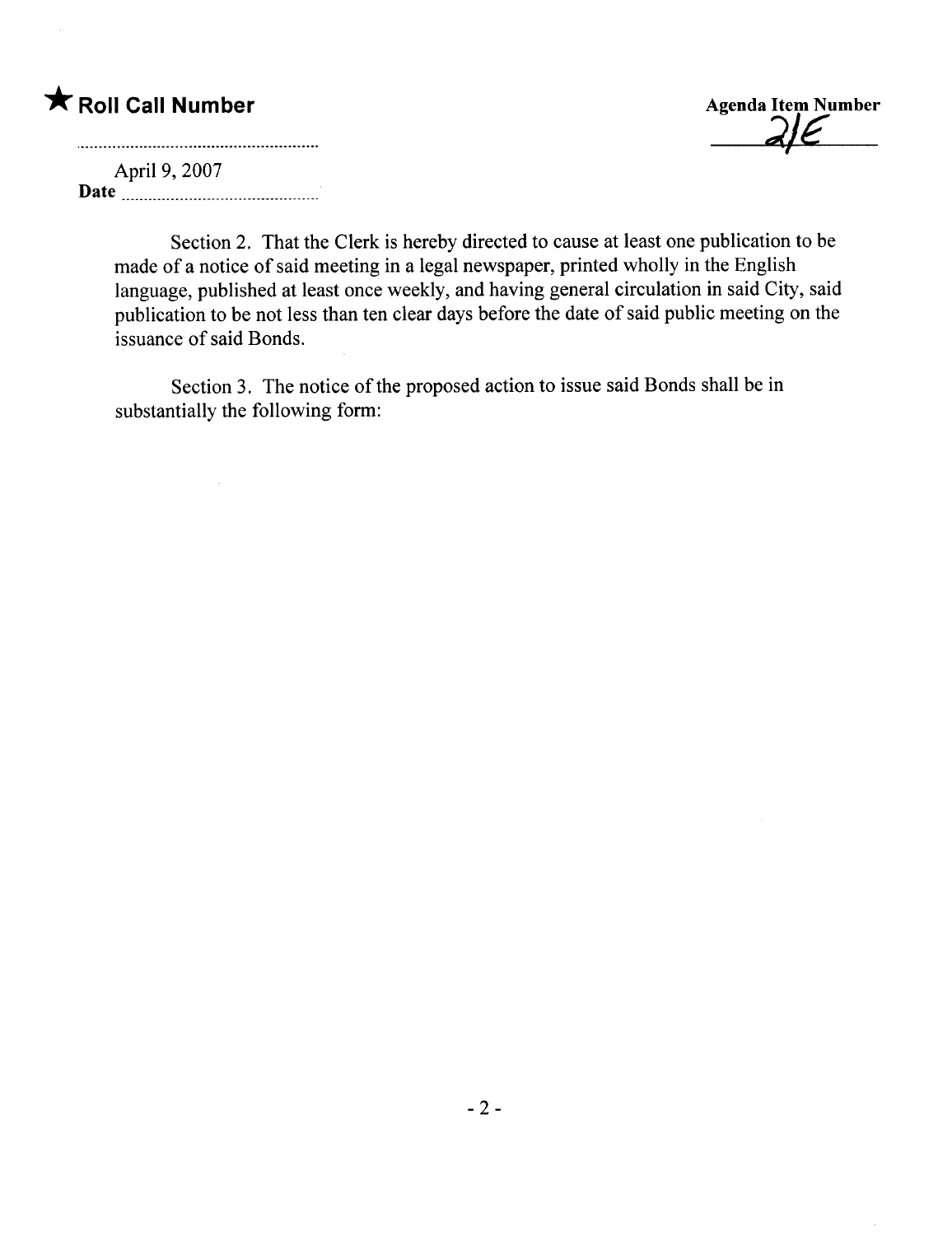# \* Roll Call Number Agenda Item Number

April 9, 2007 Date <u>in music communication</u>

> NOTICE OF MEETING OF THE COUNCIL OF THE CITY OF DES MOINES, IOWA, ON THE MATTER OF THE PROPOSED ISSUANCE OF NOT TO EXCEED \$820,000 PRINCIPAL AMOUNT OF GENERAL OBLIGATION BONDS (FOR GENERAL CORPORATE PURPOSES), AND HEARING ON ISSUANCE OF SAID BONDS

Public Notice is hereby given that the Council of the City of Des Moines, Iowa, will hold a public hearing on the 23rd day of April, 2007, at 5:00 o'clock P.M., in the Council Chambers, City Hall, Des Moines, Iowa, at which meeting the Council proposes to take action for the issuance of not to exceed \$820,000 General Obligation Bonds, bearing interest at the rate of not to exceed nine per centum (9%) per annum, said Bonds to be issued for the purpose of providing funds to pay costs of the improvement, repair and remodeling of the Police Station.

At any time before the date of said meeting, a petition, asking that the question of issuing such Bonds be submitted to the legal voters of said City, may be fied with the Clerk of said City in the manner provided by Section 362.4 of the City Code of Iowa, pursuant to the provisions of Section 384.26(5) of the City Code of Iowa.

This Notice is given by order of the Council of the City of Des Moines, Iowa, as provided by Section  $384.26(5)$  of the Code of Iowa.

Dated at Des Moines, Iowa, this \_\_\_\_\_\_\_ day of \_\_\_\_\_\_\_\_\_\_\_\_\_\_\_\_\_\_\_\_\_\_\_\_\_\_\_\_\_\_\_\_\_\_ 2007.

City Clerk of Des Moines, Iowa

Published in The Des Moines Register on ,2007.

(End of Notice)